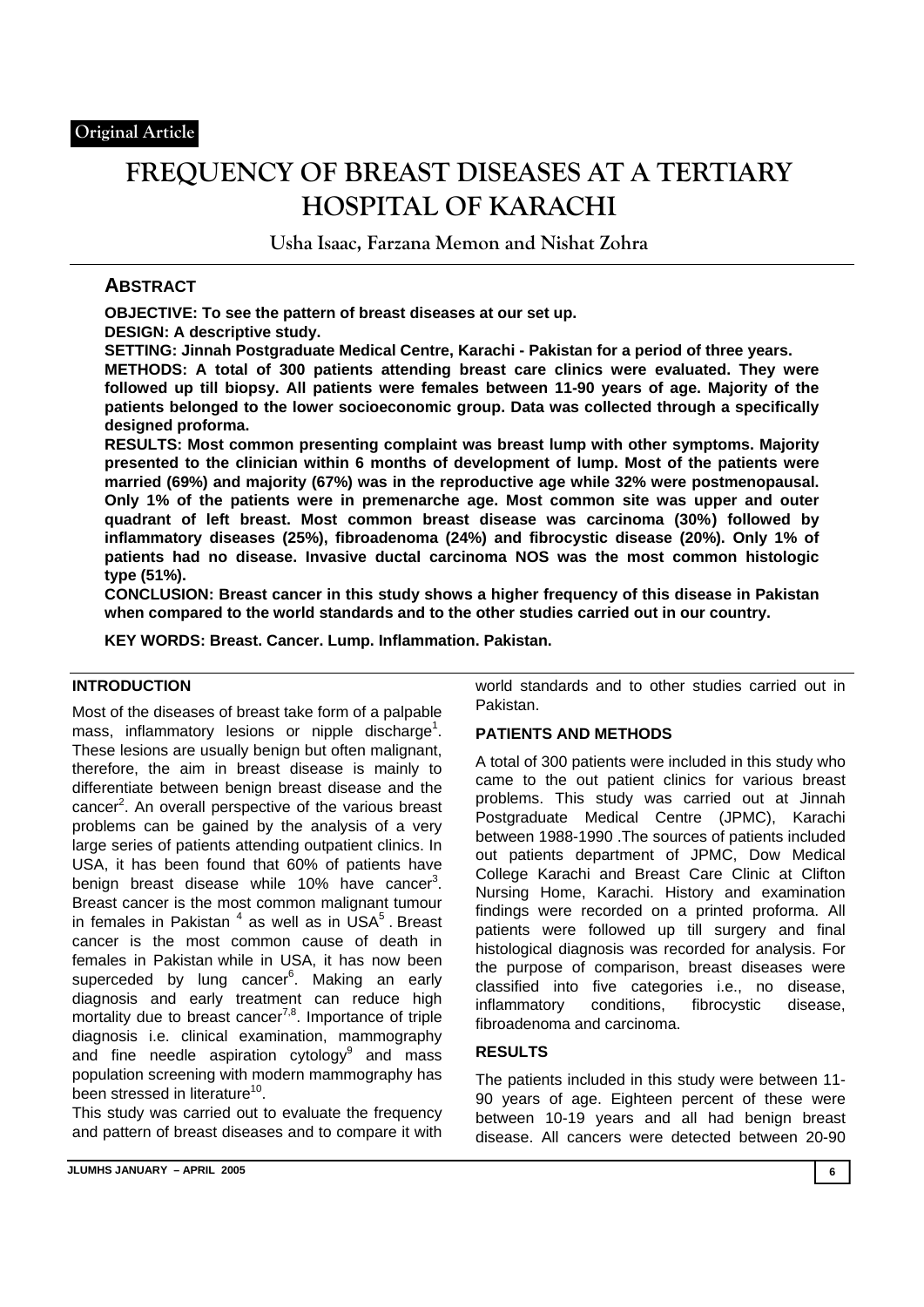years. The youngest patient of 11 years old had a benign phylloides tumour on biopsy **(Table I)**. Of the 300 patients, 49% were from lower socioeconomic group (less than Rs. 1,500 per month). An equal number of patients (49%) belonged to the middle income group (Rs. 1,500-5,000 per month) and only 2% belonged to the higher income group (above Rs.5,000 per month). Thirteen percent of patients were students, 4% school teachers, 5% manual labourers and majority (78% ) was house wives. Majority of the patients (62%) were immigrants from India and permanent residents of Karachi while 17% were Sindhi and the rest of the patients were Punjabi, Pathan, Balochi and Bengali **(Table II)**. Most common presenting complaint was lump in breast (94%) of which 31% had lump only while 63% had lump with other symptoms like pain, skin puckering and lump in axilla or nipple discharge. Three percent had nipple discharge only while 3% presented with lump in mastectomy scars **(Figure I)**. The duration of illness i.e. detection of lump by the patient till medical advice was sought ranged from 5 days to 20 years of complaints. Most patients reported between 1-6 months. The patient with shortest history of 5 days had a breast abscess and the patient with longest history of 20 years had a fibroadenoma on histological diagnosis **(Table III)**. Majority of the patients was in reproductive age (67%) while 32% were postmenopausal and all had malignant disease. Only 1% of the patients were in premenarche stage and all had benign breast disease. In this study, 69% of the patients were married of which 70% had cancer and 30% had benign breast disease. Thirty one percent unmarried patients had benign breast disease. History of breast feeding was present in all married patients who had children **(Figure II)**. Lumps were more common in left breast (51.4%). Majority of the lumps and maximum number of cancers were detected in upper and outer quadrants. Lower inner quadrants had very few lumps. Diffuse lumps were noted in 8% of the patients and 3% had lumps appearing on mastectomy scars. On the basis of histological diagnosis, most common breast disease was carcinoma (30%). Inflammatory diseases (breast abscess, chronic mastitis, duct ectasia, fat necrosis and tuberculosis) constituted 25% , fibroadenoma 24% and fibrocystic disease 20%. Only 1% of the patients had no breast disease. Most common histological type of cancer was invasive ductal carcinoma NOS (51%), while Schirrhous carcinoma was diagnosed in 19% of patients and the rest of

histological types constituted 2-8% **(Tables IV and** 

| <b>AGE GROUP</b> | <b>PERCENTAGE</b> |
|------------------|-------------------|
| $10 - 19$        | 18                |
| 20-29            | 21                |
| 30-39            | 17                |
| 40-49            | 17                |
| 50-59            | 18                |
| 60+              | ωä                |

**V)**.

#### **TABLE I: AGE DISTRIBUTION OF PATIENTS**

| <b>ETHNIC ORIGIN</b>  | <b>PERCENTAGE</b> |
|-----------------------|-------------------|
| Immigrants from India | 62                |
| Sindhi                | 17                |
| Punjabi               | 09                |
| Pathan                |                   |
| Balochi               | 04                |
| Bengali               |                   |

### **TABLE II: DISTRIBUTION OF CASES ACCORDING TO ETHNIC ORIGIN**



#### **FIGURE I: DISTRIBUTION OF PATIENTS ACCORDING TO THE MODE OF PRESENTATION**

| <b>DURATION OF ILLNESS</b> | <b>PERCENTAGE</b> |
|----------------------------|-------------------|
| Less than 1 month          | 06                |
| 1-5 months                 | 41                |
| 6-10 months                | 21                |
| l 11-15 months             | 16                |
| More than 15 months        | 16                |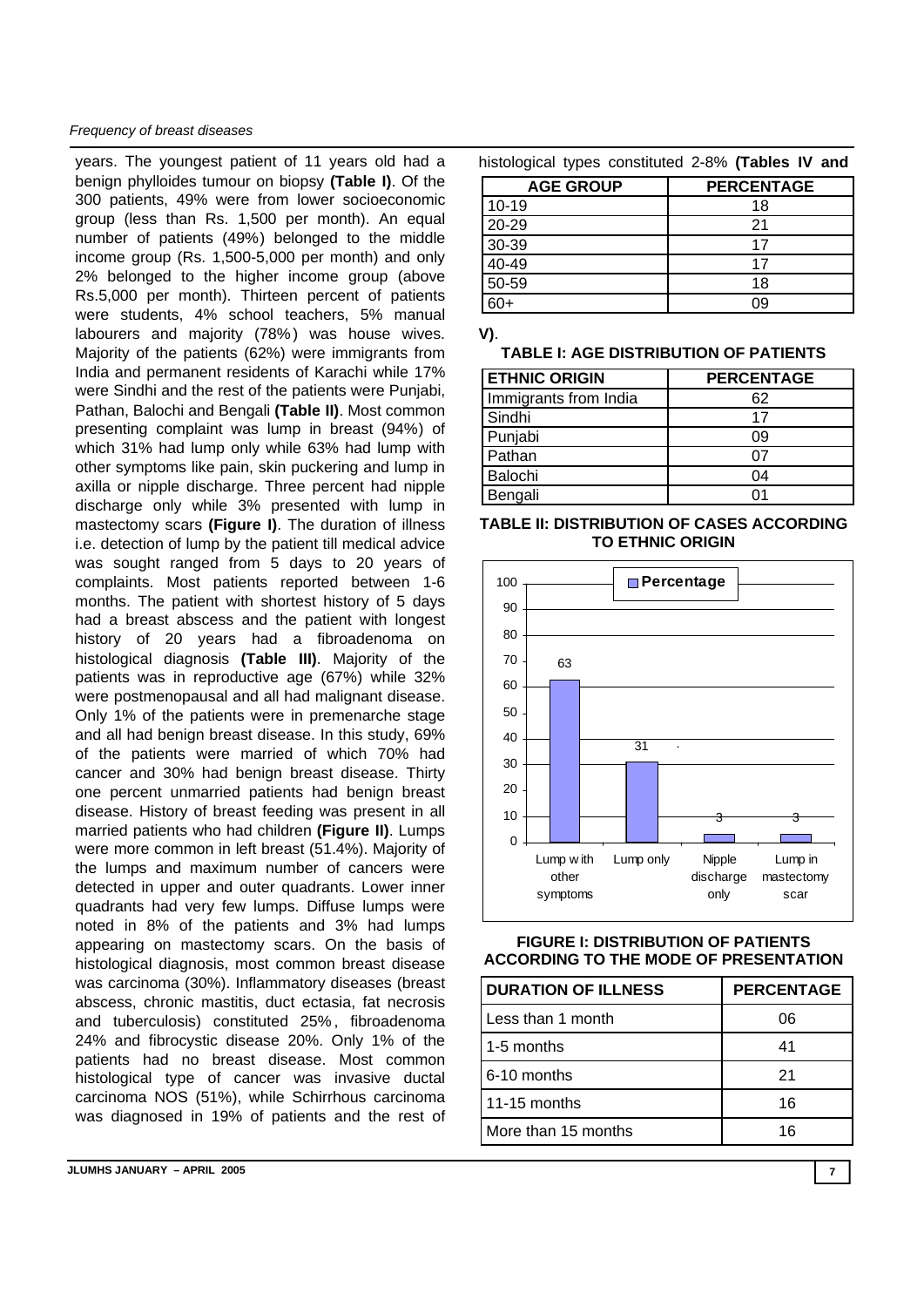*Usha Isaac, Farzana Memon and Nishat Zohra* 



**FIGURE II: MARITAL STATUS OF PATIENTS WITH BREAST DISEASE** 

| <b>Diagnosis</b>     | <b>PERCENTAGE</b> |
|----------------------|-------------------|
| No disease           | 01                |
| Fibrocystic disease  | 20                |
| Inflammatory disease | 25                |
| Fibroadenoma         | 24                |
| Carcinoma            | 30                |

**TABLE IV: FREQUENCY AND TYPE OF BREAST DISEASE** 

| <b>HISTOLOGIC TYPE</b>             | <b>PERCENT-</b><br><b>AGE</b> |
|------------------------------------|-------------------------------|
| Invasive ductal carcinoma NOS      | 51                            |
| Scirrhous carcinoma                | 19                            |
| Comedocarcinoma                    | 08                            |
| Medullary carcinoma                | 06                            |
| Colloid carcinoma                  | 04                            |
| Mixed lobular and ductal carcinoma | 06                            |
| Papillary carcinoma                | 02                            |
| Paget's disease                    | 01                            |
| Invasive lobular carcinoma         | በ3                            |

**TABLE V: HISTOLOGICAL TYPES OF CANCERS AMONG BREAST DISEASES PATIENTS** 

## **DISCUSSION**

The pattern of breast diseases in Pakistan shows a

**JLUMHS JANUARY – APRIL 2005 8** 

significant difference when compared to the world standards. In Pakistan, it has been reported that 1% of the patients come up having no significant breast disease while in USA, 30% of the patients reporting for checkup have no breast disease. This indicates lack of awareness, screening facility and lack of education in our setup. The incidence of fibrocystic disease is much higher in developed countries because of more females getting hormone replacement therapy, as this disease is estrogen dependent. Inflammatory diseases are more common in Pakistan due to poor hygiene and low socioeconomic status. Majority of inflammatory diseases are related to lactation and trauma and only 1% of patients have Tuberculosis of breast. The frequency of carcinoma was three times higher (30%) in this study as compared to a study in USA (10%). In Pakistan, a study carried out in  $2001<sup>11</sup>$  reported a very low incidence of cancer (6%) while another study<sup>12</sup> in 2003 have reported a frequency of 24.2%, which is still lower than the present study. Frequency of fibroadenoma was also higher in this study.This study concludes that the frequency of breast cancer, inflammatory diseases and fibroadenoma is higher in our set up as compared to the world literature. Breast cancer was the most common disease. Hence, there is a need of breast care clinics and population screening programs to detect breast cancer at an early stage to provide treatment in order to reduce the high mortality from breast cancer.

# **REFERENCES**

- 1. Ellis H and Cox PJ. Breast problems in 1000 consecutive referrals to surgical outpatients. Postgrad Med J 1984; 60: 653.
- 2. Carter D. Interpretation of breast biopsies.  $2^{nd}$  ed. New York, Raven Press, 1991.
- 3. Cotran RS, Kumar V and Robin. Robin's pathologic basis of disease.  $4<sup>th</sup>$  ed., WB Saunders, Philadelphia. 1989, Pp. 1181-1204.
- 4. Zaidi SHM, Jaffery NA, Ahmed M et al. Malignant tumours: report of a multicentric study. PMRC, Karachi. 1982.
- 5. Cancer statistics. USA 1989; CA;39:12.
- 6. Boring CC, Squires TS, Tong T et al. Cancer Statistics, 1994. CA - A Cancer J for Clinicians 1994;44(1):7-26.
- 7. Shingleton WW, MacCarty KS. Breast carcinoma: an overview. Gynecol Oncol 1987; 26: 271-283.